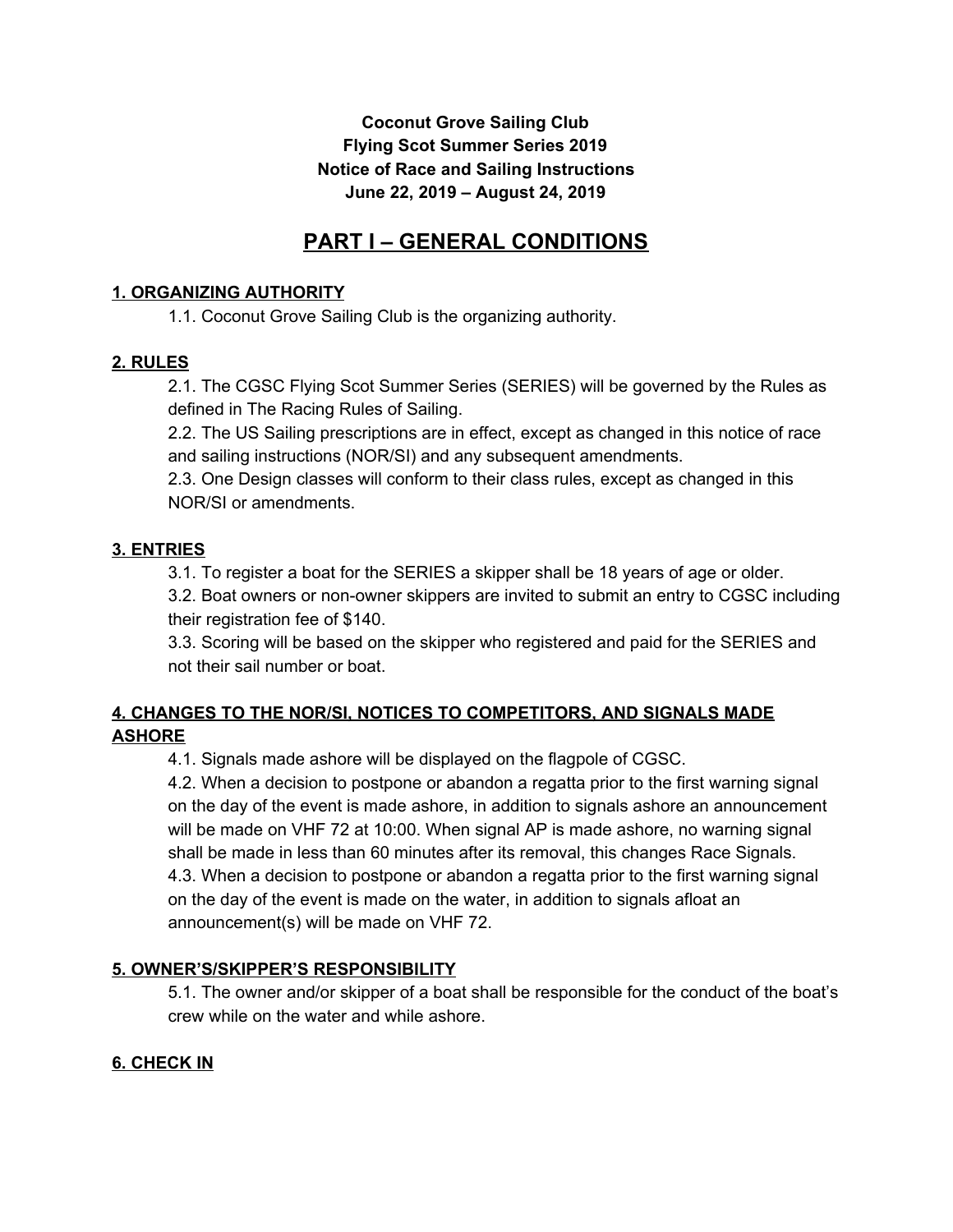6.1. On each race day boats will check in with the race committee before a boat's first warning signal of the day by sailing on starboard tack past the stern of the signal vessel until acknowledged by the committee. No check in will be accepted during a starting sequence.

6.2. Boats failing to check in will be scored DNS without a hearing.

## **7. SCHEDULE OF RACES**

7.1. The warning signal for the first race of each day is scheduled for 1215 hours. 7.2. Up to three races may be conducted each day.

#### **8. VHF RADIO COMMUNICATION**

8.1. A boat while racing may use VHF radio, cell phone, or similar devices only for communication with the race committee or for emergencies.

8.2. The race committee will use VHF channel 72, unless another channel is posted on the signal boat.

#### **9. SAFETY REGULATIONS**

9.1. By registering a boat with CGSC for a regatta for the SERIES, the owner/skipper agrees to conform to The Racing Rules of Sailing including the US Sailing prescription to rule 40 regarding government regulations that apply in the racing area.

#### **10. COURSES**

10.1. There are 2 possible courses. Course 1 and Course 2 as outlined in the course diagram at the end of these instructions.

10.2. Prior to the warning signal the race committee will display the pennant of the course to the sailed.

10.3. Marks are to be left to port.

#### **11. MARKS, STARTING LINE, FINISHING LINE**

11.1. The starting line will be between a staff displaying an orange flag on a race committee vessel at the starboard end, and an inflatable mark.

11.2. The starting line and the finishing line will be the same.

11.3 The starting and finishing line is restricted in that you cannot sail between the line unless starting or finishing.

#### **12. PENALTIES AND PROTESTS**

12.1. A boat may take a 'One Turn Penalty' when she may have broken a rule of Part 2. However, when she has broken a rule of Part 2 while in the ZONE around a mark, the penalty shall be a 'Two Turns Penalty'. This changes rule 44.1.

12.2. A boat intending to file a protest or a request for redress regarding an incident in the racing area will inform the race committee of intent either orally or by VHF radio as soon as practicable following the boat's finish of that race. This changes Rules 61.3 and 62.2.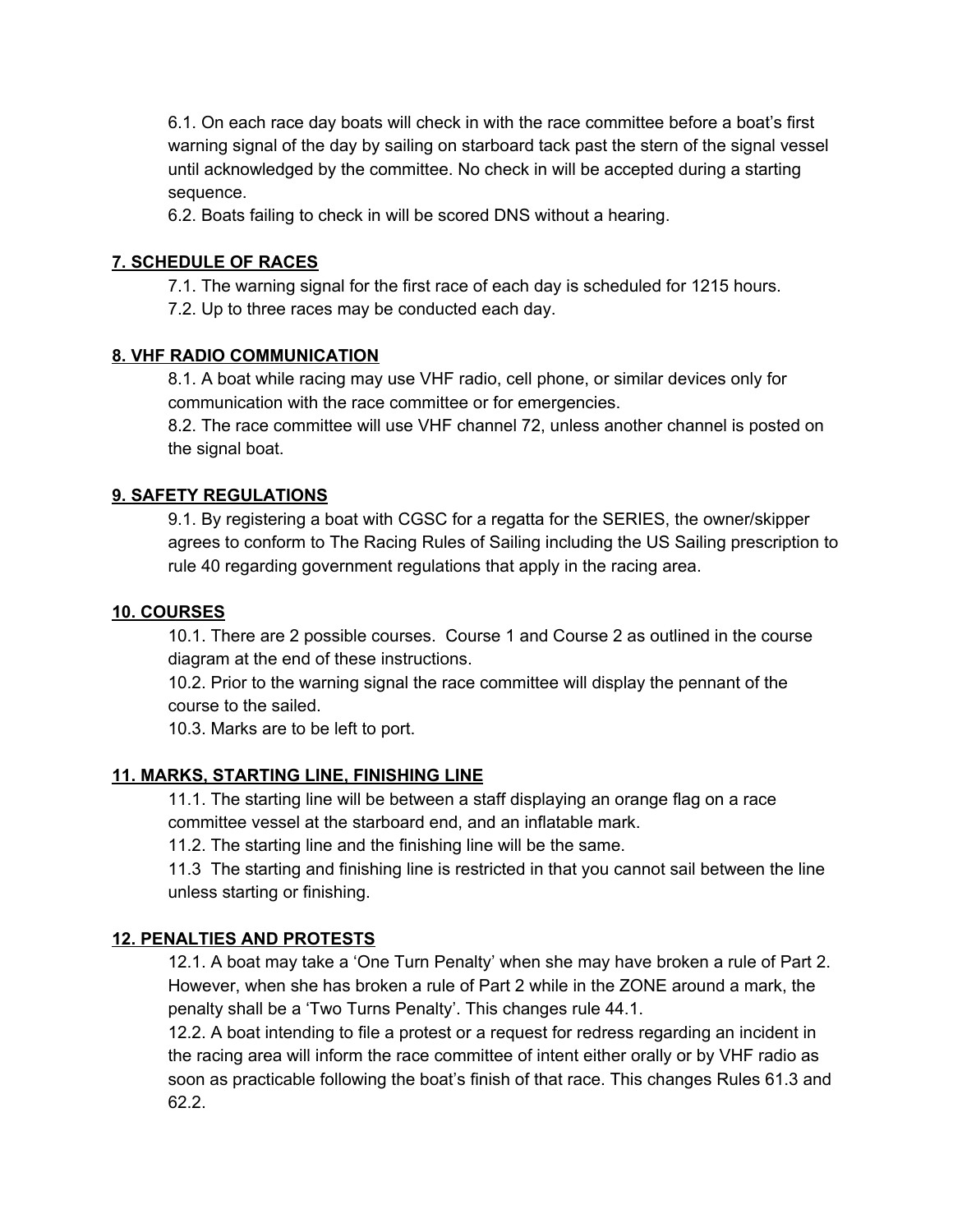12.3. In order to file a valid protest, a written protest must be received to the chairperson of the race committee (or the alternate person) of CGSC within 30 minutes from the time of the last boat to be hauled from the water.

12.4. Alternatively, a written protest may be delivered personally to the race officer or race committee chairperson within the allotted time.

12.5. The protest committee will convene at CGSC shortly after each day's event.

15.6 The protest committee will consist of the entire fleet in a public forum. All decisions will be final and voted on by the fleet.

# **PART II - SAILING INSTRUCTIONS: ONE DESIGN CLASSES**

#### **OD1. CLASSES, CLASS FLAGS**

OD1.1 Class flags will be the class insignia.

#### **OD2. RACING AREA**

OD2.1 The race area will be near the entrance to the John Brennen Channel on Biscayne Bay

#### **OD3. THE START**

OD3.1 The warning signal will be made 3 minutes before the starting signal, and the preparatory signal 2 minutes before the starting signal. This changes rule 26. OD3.2 A boat starting 3 minutes after her starting signal or later will be scored DNS without a hearing. This changes rule A4.

#### **OD4. TIME LIMITS**

OD4.1 The time limit for the first boat in each class to sail a Designated Course and finish will be 60 minutes.

OD4.2 A boat failing to finish within 15 minutes of the first boat to finish in her class will be scored DNF without a hearing. This changes rule 35, A4, and A5.

# **PART III: SERIES, SCORING, AND PRIZES**

# **S1. SERIES**

S1.1 The SERIES can be up to a total of 6 regattas.

S1.2 A boat's Series score will consist of the boat's best 4 regattas.

#### **S2. SCORING**

S2.1 The Low Point System, rule A4, as changed in this NOR/SI will be used. No score will be excluded in a regatta.

S2.2 The first sentence of rule A4.2.1 is replaced by: A boat's score for each regatta shall be the total of her race scores, however, a boat that came to the starting area but did not start, did not finish, retired, or was disqualified shall receive penalty points two